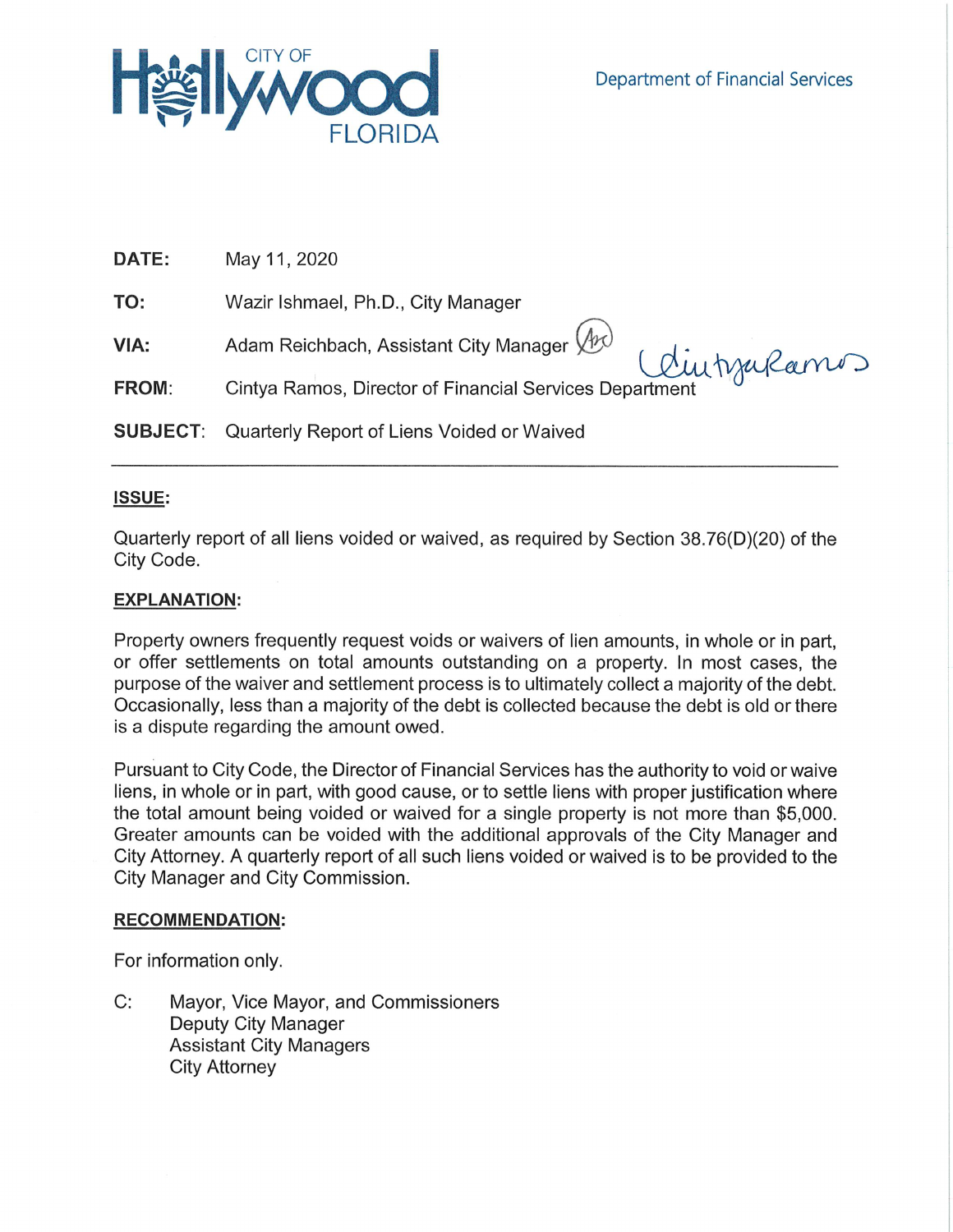#### CITY OF HOLLYWOOD SCHEDULE OF UTILITY LIEN SETTLEMENTS Q1 2020: October - December 2019

|      |                                                                | Account |                               |    | Original  |      | Amount                        | Amount            |        | Amount |                                                                                                                                                                                                      | Waiver                            |
|------|----------------------------------------------------------------|---------|-------------------------------|----|-----------|------|-------------------------------|-------------------|--------|--------|------------------------------------------------------------------------------------------------------------------------------------------------------------------------------------------------------|-----------------------------------|
| Date | Customer                                                       | Number  | <b>Property Address</b>       |    | Amount    |      | Adjusted                      | <b>To Collect</b> |        | Paid   | <b>Settlement Comments</b>                                                                                                                                                                           | Approved By                       |
|      | 10/10/19 Virgina Reyna                                         |         | 157220 2524 Grant St          | \$ | 142.11 \$ |      | $(142.11)$ \$                 |                   |        | \$     | Customer was charged for sanitation services in error.<br>Sanitation services are not provided to the customer<br>by the City.                                                                       | Director of Financial<br>Services |
|      | 10/10/19 Jose M Pantoja                                        |         | 126676 201 N 69 Ave           | \$ | 901.89 \$ |      | (901.89)                      | - \$              |        | \$     | Settlement requested for water and utility tax. High<br>actual water usage was captured after several<br>estimated readings due to a faulty reading transmitter<br>device (MTU).                     | Director of Financial<br>Services |
|      | 10/10/19 Noel De Christian Photography LLC 213278 120 S 20 Ave |         |                               | \$ | $4.75$ \$ |      | $(4.75)$ \$                   |                   |        | \$     | Settlement requested for water, sewer and utility tax<br>due to leak/high water use caused by underground<br>staff.                                                                                  | Director of Financial<br>Services |
|      | 10/10/19 Chad Curtis                                           |         | 216286 1211 Hayes St          | S. | 120.84 \$ |      | $(120.84)$ \$                 |                   | $\sim$ | \$     | Settlement of water, sewer and utility tax charges billed Director of Financial<br>due to meter failing to pass bench test.<br>Settlement for water, sewer, stormwater, sanitation,                  | <b>Services</b>                   |
|      | 10/10/19 Barnett Bank NA                                       |         | 213162 207 S 19 Ave           |    |           |      | $$2,683.73$ $$ (2,683.73)$ \$ |                   | $\sim$ | \$     | late penalties and utility tax due to lack of<br>documentation supporting Barnett Bank's occupancy.                                                                                                  | Director of Financial<br>Services |
|      | 10/17/19 Jules & Carol Cohen                                   |         | 215924 829 N Southlake Dr     | \$ | 126.87 \$ |      | (126.87)                      | - \$              |        | \$     | Settlement for water, sewer and utility tax due to<br>increase in consumption coincides with the repairs by<br>contractor hired by the City.<br>Settlement requested for water and utility tax. High | Director of Financial<br>Services |
|      | 10/17/19 Joshua & Aidan 6324 LLC                               |         | 123054 6320 Polk St           | \$ | 220.97 \$ |      | $(220.97)$ \$                 |                   |        | \$     | actual water usage was captured after several<br>estimated readings due to a faulty reading transmitter<br>device (MTU).                                                                             | Director of Financial<br>Services |
|      | 10/17/19 1410 Euclid Avenue, Inc.                              |         | 121544 5920 Johnson St        | S. | 539.00 \$ |      | $(539.00)$ \$                 |                   |        | \$     | Settlement for water and utility tax due to increase in<br>consumption coincides with the repairs by contractor<br>hired by the City.<br>Customer was charged for sanitation services in error.      | Director of Financial<br>Services |
|      | 10/25/19 Together We Stand, Inc.                               |         | 222496 3350 N 57 Dr           | \$ | 372.00    | - \$ | (372.00)                      | - \$              |        | \$     | Sanitation services are not provided to the customer<br>by the City.<br>Settlement requested for water and utility tax due to                                                                        | Director of Financial<br>Services |
|      | 10/25/19 Jeffrey D Cornfeld                                    |         | 215842 1050 N Southlake Dr \$ |    | 81.87 \$  |      | $(81.87)$ \$                  |                   |        | \$     | corroded and deteriorated condition of the current<br>water pipe which caused a leak when relocating the<br>meter by the City.<br>Settlement requested for water, stormwater, sanitation,            | Director of Financial<br>Services |
|      | 10/30/19 Cold Conford LLC                                      |         | 197724 2611 Wiley St          |    |           |      | $$1,007.37$ $$ (1,007.37)$ \$ |                   |        | \$     | late penalties, disconnect fee and utility tax<br>outstanding balance not included in lien search<br>request.<br>Settlement for water and utility tax due to increase in                             | Director of Financial<br>Services |
|      | 10/30/19 Jeremy Rowan                                          |         | 181192 1612 Garfield St       | \$ | 28.14 \$  |      | $(28.14)$ \$                  |                   |        | \$     | consumption coincides with the repairs by contractor<br>hired by the City.                                                                                                                           | Director of Financial<br>Services |
|      | 10/30/19 Dale E Cheek                                          |         | 181404 1522 Monroe St         | \$ | 305.44 \$ |      | (305.44)                      | \$                |        | \$     | Settlement for water, sewer and utility tax due to<br>leak/high water use caused by contractor hired by the<br>City.                                                                                 | Director of Financial<br>Services |
|      | 11/06/19 MCA ENTERPRISES LLC                                   |         | 201936 1515 S 14 Ave          | \$ | 194.69    | - \$ | (194.69)                      | - \$              |        | \$     | Settlement for water and utility tax due to increase in<br>consumption coincides with the repairs by contractor<br>hired by the City.<br>Settlement for water, sewer and utility tax due to          | Director of Financial<br>Services |
|      | 11/06/19 Evelina I. Lucotti                                    |         | 175204 1231 Van Buren St      | \$ | 62.69 \$  |      | (62.69)                       | - \$              |        | \$     | leak/high water use caused by contractor hired by the<br>City.                                                                                                                                       | Director of Financial<br>Services |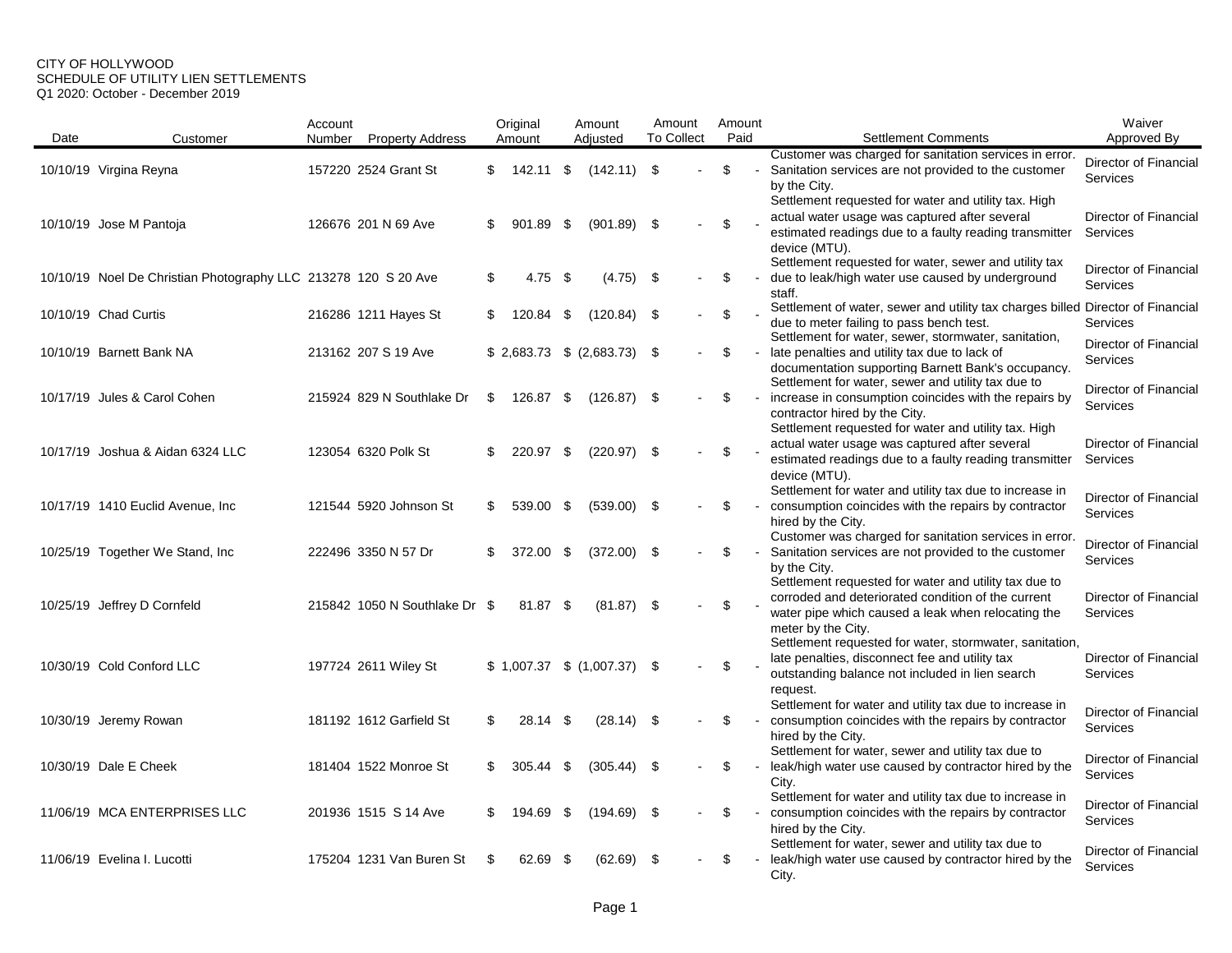#### CITY OF HOLLYWOOD SCHEDULE OF UTILITY LIEN SETTLEMENTS Q1 2020: October - December 2019

|      |                                    | Account |                              |     | Original    |      | Amount                         | Amount            |  | Amount |  |                                                                                                                                                  | Waiver                                   |
|------|------------------------------------|---------|------------------------------|-----|-------------|------|--------------------------------|-------------------|--|--------|--|--------------------------------------------------------------------------------------------------------------------------------------------------|------------------------------------------|
| Date | Customer                           | Number  | <b>Property Address</b>      |     | Amount      |      | Adjusted                       | <b>To Collect</b> |  | Paid   |  | <b>Settlement Comments</b>                                                                                                                       | Approved By                              |
|      | 11/06/19 Hugh Grayson Bourne       |         | 174562 1344 Van Buren St     | S   | 905.08      | - \$ | (905.08)                       | - \$              |  | \$.    |  | Settlement for water and utility tax due to increase in<br>consumption coincides with the repairs by contractor<br>hired by the City.            | Director of Financial<br>Services        |
|      | 11/06/19 Aleksandr Degtyar         |         | 238178 1720 Washington St \$ |     | 110.56 \$   |      | (110.56)                       | - \$              |  | \$     |  | Settlement for water, sewer and utility tax due to<br>leak/high water use caused by contractor hired by the<br>City.                             | Director of Financial<br>Services        |
|      | 11/06/19 Marc & Patricia Brandiao  |         | 180794 1641 Jackson St       | \$. | $910.30$ \$ |      | $(910.30)$ \$                  |                   |  |        |  | Settlement for water, sewer and utility tax due to delay<br>of staff responding to claim that Waste Pro garbage<br>truck caused a leak.          | Director of Financial<br>Services        |
|      | 11/06/19 Nicholas Vanech           |         | 233276 711 Harrison St       | \$. | 500.84      | - \$ | (500.84)                       | - \$              |  |        |  | Settlement for water and utility tax due to leak/high<br>water use caused by contractor hired by the City.                                       | <b>Director of Financial</b><br>Services |
|      | 11/06/19 A1A PRIME PROPERTIES LLC  |         | 133312 350 Walnut St         | S   | 372.00      | -\$  | (372.00)                       | - \$              |  |        |  | Customer was charged for sanitation services in error.<br>Sanitation services are not provided to the customer<br>by the City.                   | Director of Financial<br>Services        |
|      | 11/18/19 Enrique & Cohen N Dasilva |         | 201630 1531 Mayo St          | S   | 60.13 \$    |      | (60.13)                        | - \$              |  |        |  | Settlement for water, sewer and utility tax due to<br>leak/high water use caused by contractor hired by the<br>City.                             | Director of Financial<br>Services        |
|      | 11/18/19 Ian & Maria Boshes        |         | 174492 1327 Monroe St        | S   | 66.21 \$    |      | (66.21)                        | - \$              |  |        |  | Settlement for water, sewer and utility tax due to<br>leak/high water use caused by contractor hired by the<br>City.                             | Director of Financial<br>Services        |
|      | 12/16/19 Wright Juile              |         | 215220 1312 Dewey St         | S   | $24.54$ \$  |      | $(24.54)$ \$                   |                   |  |        |  | Settlement for water, sewer and utility tax due to<br>leak/high water use caused by contractor hired by the<br>City.                             | Director of Financial<br>Services        |
|      | 12/24/19 Seminole Tribe of Florida | 209630  | 3301 N State Road            |     |             |      | $$10,915.70$ $$(10,915.70)$ \$ |                   |  | \$.    |  | Settlement of sewer and late penalty charges billed<br>after sewer line was pulled.<br>Settlement requested for water, sewer and utility tax.    | <b>City Attorney</b>                     |
|      | 12/26/19 Anca/Matei Selagea        |         | 202072 1327 Rodman St        | \$  | $24.37$ \$  |      | $(24.37)$ \$                   |                   |  | \$     |  | High actual water usage was captured after several<br>estimated readings due to a faulty reading transmitter<br>device (MTU).                    | Director of Financial<br>Services        |
|      | 12/26/19 Shalom Cohen              |         | 146566 1309 Yale Dr          | \$  | 47.67 \$    |      | $(47.67)$ \$                   |                   |  | \$.    |  | Settlement requested for water and utility tax due to<br>repairs by underground staff due to leak/high water<br>use caused by Underground staff. | Director of Financial<br>Services        |
|      | 12/26/19 Daniel Nova               |         | 199766 1730 Washington St \$ |     | 127.10 \$   |      | (127.10)                       | - \$              |  |        |  | Customer was charged for sanitation services in error<br>Sanitation services are not provided to the customer<br>by the City.                    | Director of Financial<br>Services        |
|      |                                    |         | <b>TOTAL</b>                 |     | \$20,856.86 |      | $\sqrt{(20, 856.86)}$          | - \$              |  | \$     |  |                                                                                                                                                  |                                          |